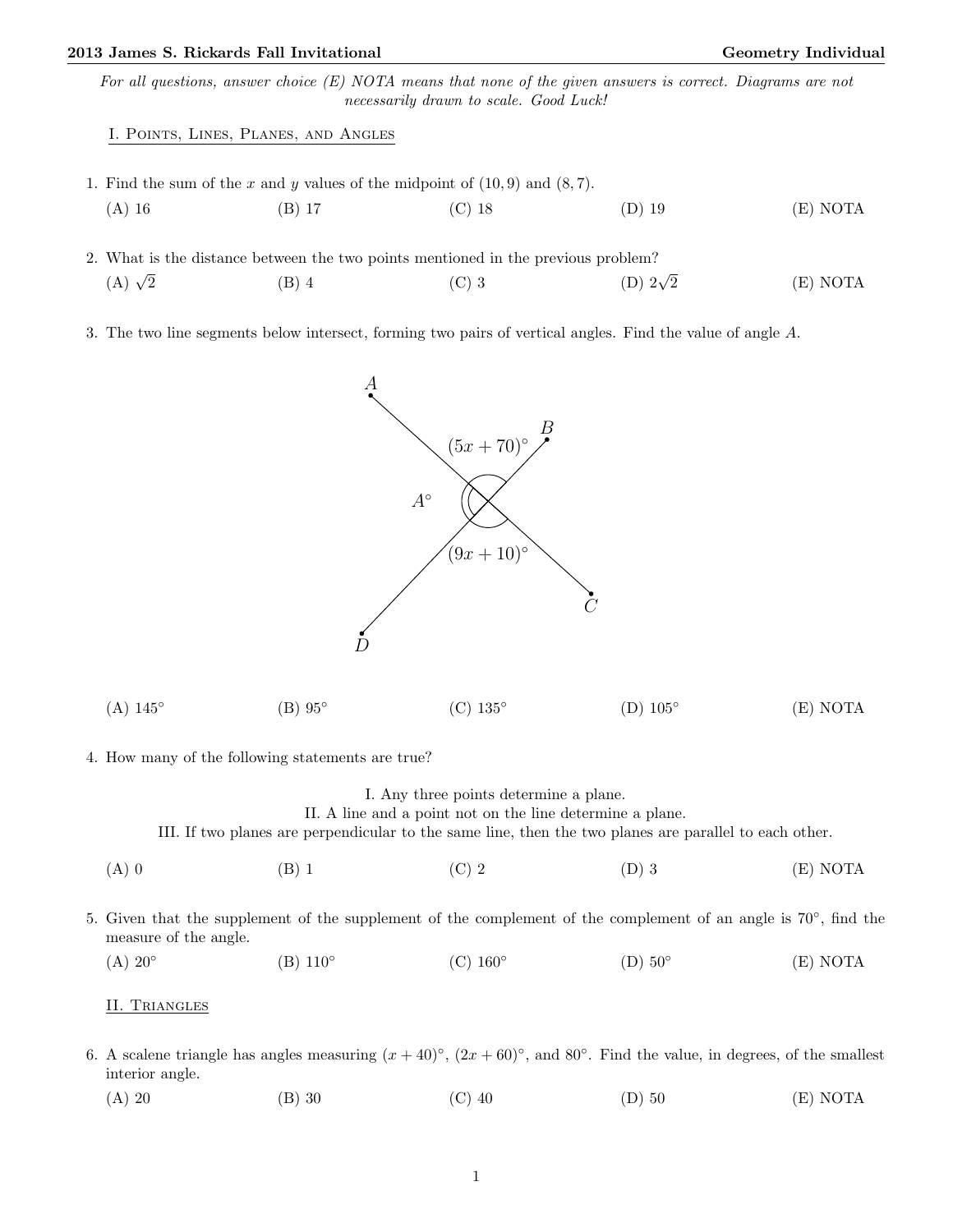|                                                                                                                                                                                        | 2013 James S. Rickards Fall Invitational                                                                                                      |                |                                                                                                                                                                                                                                                                                                   |                  | Geometry Individual |  |
|----------------------------------------------------------------------------------------------------------------------------------------------------------------------------------------|-----------------------------------------------------------------------------------------------------------------------------------------------|----------------|---------------------------------------------------------------------------------------------------------------------------------------------------------------------------------------------------------------------------------------------------------------------------------------------------|------------------|---------------------|--|
|                                                                                                                                                                                        | 7. A triangle has side lengths measuring 8, 27, and x. How many integral values of x can be used such that the triangle<br>is non-degenerate? |                |                                                                                                                                                                                                                                                                                                   |                  |                     |  |
|                                                                                                                                                                                        | $(A)$ 15                                                                                                                                      | $(B)$ 16       | $(C)$ 17                                                                                                                                                                                                                                                                                          | $(D)$ 18         | (E) NOTA            |  |
|                                                                                                                                                                                        |                                                                                                                                               |                | 8. An isosceles triangle has a base measuring 14 and a leg measuring 8. Find its perimeter.                                                                                                                                                                                                       |                  |                     |  |
|                                                                                                                                                                                        | $(A)$ 42                                                                                                                                      | $(B)$ 56       | $(C)$ 36                                                                                                                                                                                                                                                                                          | $(D)$ 30         | (E) NOTA            |  |
| 9. Side lengths AB and AC, in triangle ABC, both measure lengths of 12. Given that the altitude from A to BC has<br>a length of $\sqrt{119}$ , find the perimeter of the triangle ABC. |                                                                                                                                               |                |                                                                                                                                                                                                                                                                                                   |                  |                     |  |
|                                                                                                                                                                                        | $(A)$ 34                                                                                                                                      | $(B)$ 26       | $(C)$ 28                                                                                                                                                                                                                                                                                          | $(D)$ 32         | (E) NOTA            |  |
|                                                                                                                                                                                        | AВ<br>$\overline{BC}$ .                                                                                                                       |                | 10. Let $\triangle ABC$ be an isosceles triangle with $AB = AC$ . Let D and E be the midpoints of $\overline{AB}$ and $\overline{AC}$ , respectively.<br>Given that there exists a point F on ray DE outside of $\triangle ABC$ such that $\triangle BFA$ is similar to $\triangle ABC$ , compute |                  |                     |  |
|                                                                                                                                                                                        | $(A)$ 4                                                                                                                                       | $(B) \sqrt{3}$ | $(C)$ 2                                                                                                                                                                                                                                                                                           | $(D)$ $\sqrt{2}$ | (E) NOTA            |  |
|                                                                                                                                                                                        | <b>III. QUADRILATERALS</b>                                                                                                                    |                |                                                                                                                                                                                                                                                                                                   |                  |                     |  |

11. The base of a parallelogram has a length of 10 and the height is 19. What is the area of the parallelogram? (A) 95 (B) 190 (C) 58 (D) 116 (E) NOTA

12. Find the area of a circle that is inscribed in a square, given that the square's diagonal has a length of 10. (A)  $\frac{25\pi}{2}$ (B)  $25\pi$  (C)  $\frac{25\pi}{4}$ (D)  $50\pi$  (E) NOTA

For questions 13 and 14, use the following diagram:



| 13. Evaluate $\angle DEF + \angle DGF$ in degrees. |           |         |           |          |  |  |
|----------------------------------------------------|-----------|---------|-----------|----------|--|--|
| $(A)$ 90                                           | $(B)$ 180 | (C) 270 | $(D)$ 360 | (E) NOTA |  |  |

14. Given that  $DG = 4$ ,  $DE = 6$ ,  $EF = 2$ , and  $FG = 8$ , find the product of the diagonals. (A) 42 (B) 64 (C) 56 (D) 72 (E) NOTA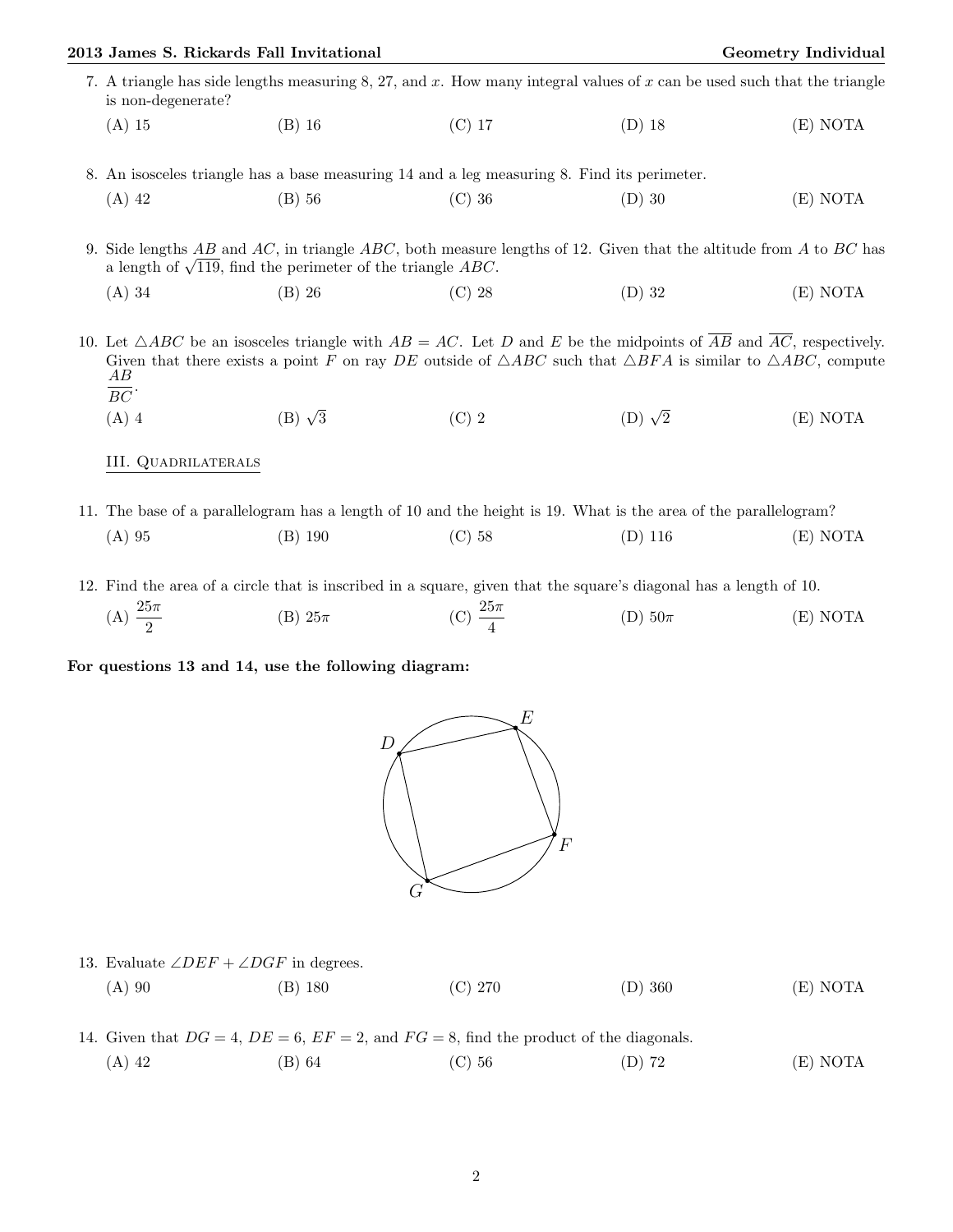#### 2013 James S. Rickards Fall Invitational Christian Communication Ceometry Individual Geometry Individual

- 15. A trapezoid has the property that the sum of each pair of opposite sides is 23. The lengths of the legs differ by 7 while the lengths of the bases differ by 17. The area of the trapezoid can be written as a reduced fraction  $\frac{x}{y}$  where  $x > y$ . Evaluate  $x - y$ .
	- (A) 1363 (B) 1371 (C) 1337 (D) 1362 (E) NOTA

## IV. Other Polygons

remains constant.)

- 16. Find the sum of all the exterior angles of a regular undecagon, hexagon, and octagon.  $(A)$  1980 $^{\circ}$ (B) 315◦  $(C)$  1080 $\circ$  $(D)$  360 $\circ$ (E) NOTA
- 17. A cyclic hexagon has side lengths of 2, 2, 7, 7, 11, and 11, in that order. Find the length of its circumradius.

(A) 
$$
64\pi
$$
 \t\t (B)  $\frac{169\pi}{4}$  \t\t (C)  $36\pi$  \t\t (D)  $49\pi$  \t\t (E) NOTA

18. AECB is a rectangle and EDC is a triangle. The shortest length from AB, which measures 18, to point D measures 37. BC measures 22. The area of  $AEDCB$  is x. Find the tens digit of x.



19. Larry the Llama is tied to one of the vertices of a regular hexagonal fence. Larry's leash measures 12 and the side length of the fence measures 4. Given that he can't enter the area enclosed by the fence, the total area that Larry has to roam with his leash on is 3A. Find A. (Assume that he remains on the ground and the length of the rope



| (A) $352\pi$ | (B) $368\pi$ | (C) $320\pi$ | (D) $324\pi$ | (E) NOTA |
|--------------|--------------|--------------|--------------|----------|
|              |              |              |              |          |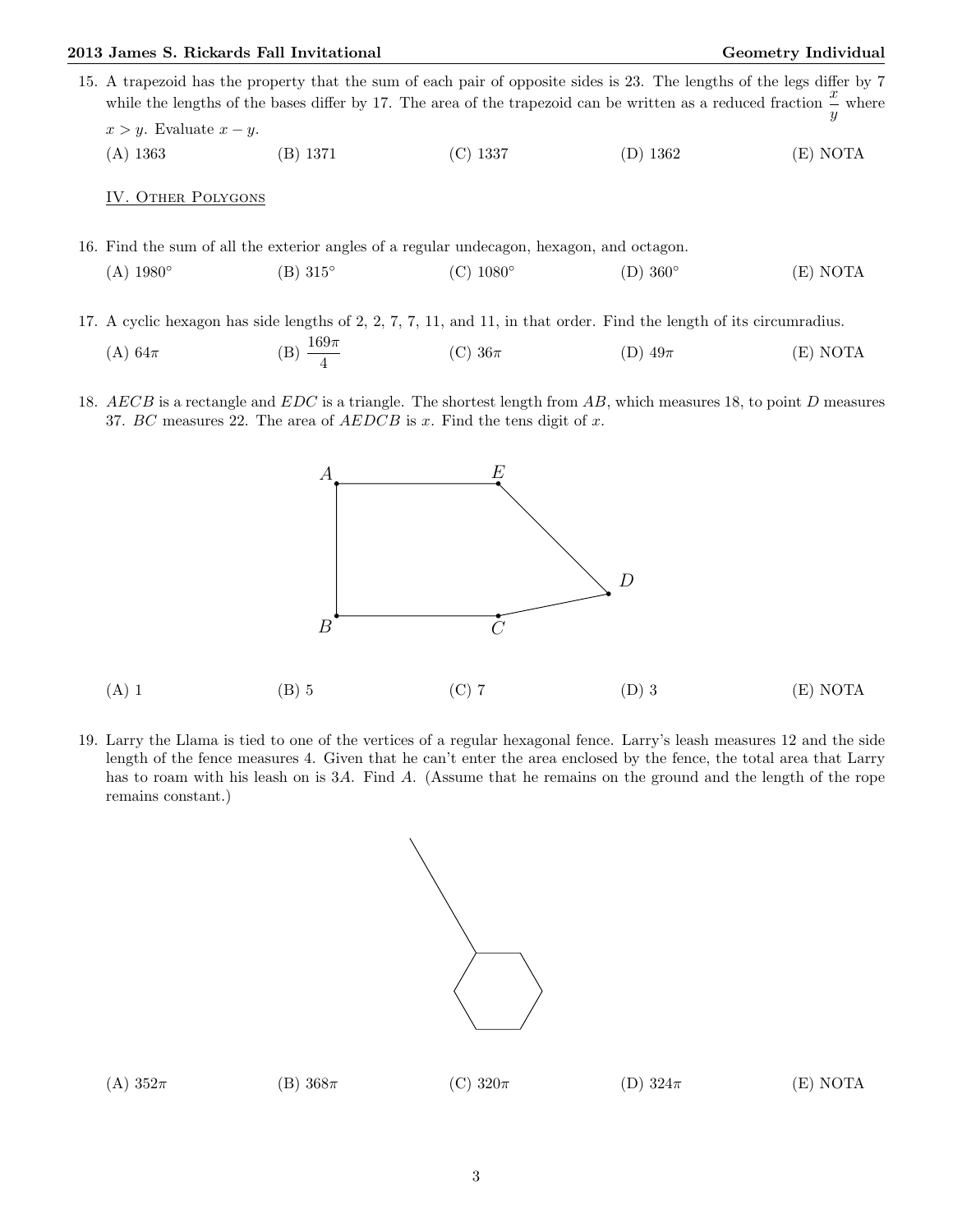| 2013 James S. Rickards Fall Invitational                                                  |                   |                                                                |                                                                                                                      | Geometry Individual |  |
|-------------------------------------------------------------------------------------------|-------------------|----------------------------------------------------------------|----------------------------------------------------------------------------------------------------------------------|---------------------|--|
| 20. Using the information from the previous problem, find the area enclosed by the fence. |                   |                                                                |                                                                                                                      |                     |  |
| (A) $24\sqrt{3}$                                                                          | (B) $144\sqrt{3}$ | (C) $216\sqrt{3}$                                              | (D) $36\sqrt{3}$                                                                                                     | (E) NOTA            |  |
| V. CIRCLES                                                                                |                   |                                                                |                                                                                                                      |                     |  |
|                                                                                           |                   | of the largest circle that can be inscribed in pentagon GIYEN. | 21. Square ZENG has a perimeter of 12 with midpoints Y and I on sides ZE and ZG, respectively. Find the radius       |                     |  |
| (A) $3\sqrt{2}-3$                                                                         | (B) $2\sqrt{2}$   | $(C)$ $\sqrt{3}$                                               | (D) $6-3\sqrt{2}$                                                                                                    | (E) NOTA            |  |
| length of $BC$ ?                                                                          |                   |                                                                | 22. BC and DE are both chords of a circle and intersect at F such that $BF = 6$ , $DF = 4$ , $FE = 12$ . What is the |                     |  |
| $(A)$ 8                                                                                   | $(B)$ 10          | $(C)$ 14                                                       | $(D)$ 16                                                                                                             | (E) NOTA            |  |
|                                                                                           |                   | В<br>$\boldsymbol{F}$                                          | E                                                                                                                    |                     |  |

| $(A) 51^\circ$                                                      | $(B)$ 102 $^{\circ}$ | $(C)$ 71° | $(D)$ 39 $^{\circ}$ | (E) NOTA |
|---------------------------------------------------------------------|----------------------|-----------|---------------------|----------|
|                                                                     |                      |           |                     |          |
| $0.4$ $1371$ $11$ $11$ $11$ $11$ $11$ $11$ $11$ $11$ $11$ $11$ $11$ |                      |           |                     |          |

23. Triangle  $LIU$  is drawn inside a semicircle. The length of  $LI$  is equal to the diameter of the semicircle. Point  $U$  is

on the semicircle. Given that angle  $L$  is  $39^{\circ}$ , find angle  $I$ .

 $\mathcal{C}_{0}^{(n)}$ 

| 24. What is the circumference of a circle with radius 5. |                |             |             |          |  |
|----------------------------------------------------------|----------------|-------------|-------------|----------|--|
| $(A) 25\pi$                                              | $(B)$ 10 $\pi$ | (C) $15\pi$ | (D) $20\pi$ | (E) NOTA |  |

25. There is a semicircle with diameter  $GI$  inside square  $GINA$ . Point X is on  $GA$  such that  $NX$  is tangent to the semicircle. The area of square GINA is 25 and the length of NX can be expressed as a reduced fraction  $\frac{n}{m}$ . Find  $n + m$ .

(A) 9 (B) 11 (C) 13 (D) 16 (E) NOTA

VI. 3D SHAPES

26. Pamela has a rectangular prism-shaped box with dimensions  $3 \times 7 \times 10$ . Find the surface area of the box.

| (A) 242 | (B) 210                                                    | $(C)$ 216 | (D) 200   | (E) NOTA |
|---------|------------------------------------------------------------|-----------|-----------|----------|
|         | 27. Find the volume of the Pamela's box, from Question 26. |           |           |          |
| (A) 105 | (B) 200                                                    | (C) 201   | $(D)$ 110 | (E) NOTA |